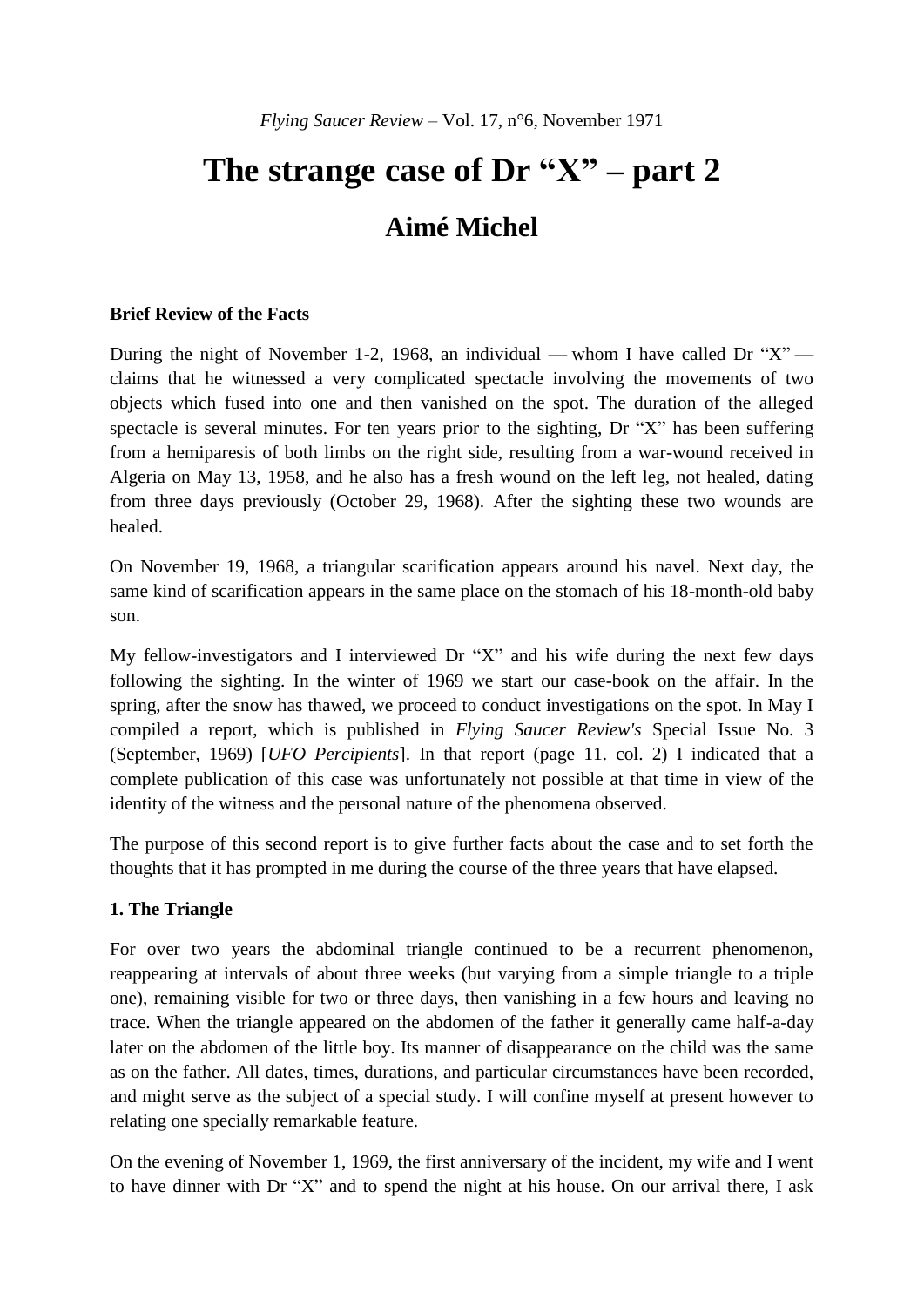him, jestingly, whether he has not perhaps some original piece of geometry on his navel to show me.

"No. Nothing at all", he says. "See for yourself."

He unbuttons his shirt and all of us are able to see that indeed his abdomen is absolutely normal. It is now about 7.30 p.m. Present, in addition to Dr "X", there are his wife, my wife, and myself. The baby, now 28 months old, has already been taken, a few days previously, to the home of the grandparents, 60 kilometres distant, and has not been seen again by the parents since his departure. The grandparents knew nothing at all (and still, in August, 1971, know nothing at all) about the adventure of the night of November 1-2, 1968.

We dine and we chat. Dr "X" is with us the whole time. At about 11.00 p.m., I ask him to play a little music for us (let us recall that he is an exceptionally gifted musician, endowed with a virtuosity of professional calibre). So he sits down at the piano and starts to play. Suddenly he stops, with an expression of astonishment, utters a quiet oath, stands up, unbuttons his shirt, looks at his stomach, and says: "It's here. It's beginning again." We in turn take a look: the triangular reddening is indeed starting to appear.



I had already had the opportunity on several occasions to inspect the triangle when at its maximum colouring. This was however the first time that I had watched it appearing. So I look very closely. The triangle is very precisely outlined and resembles a mild sunburn.

We continue our discussion for a minute or two, and then we go to bed. I omit here one very complicated nocturnal incident on which I shall perhaps give a report later. (This inevitable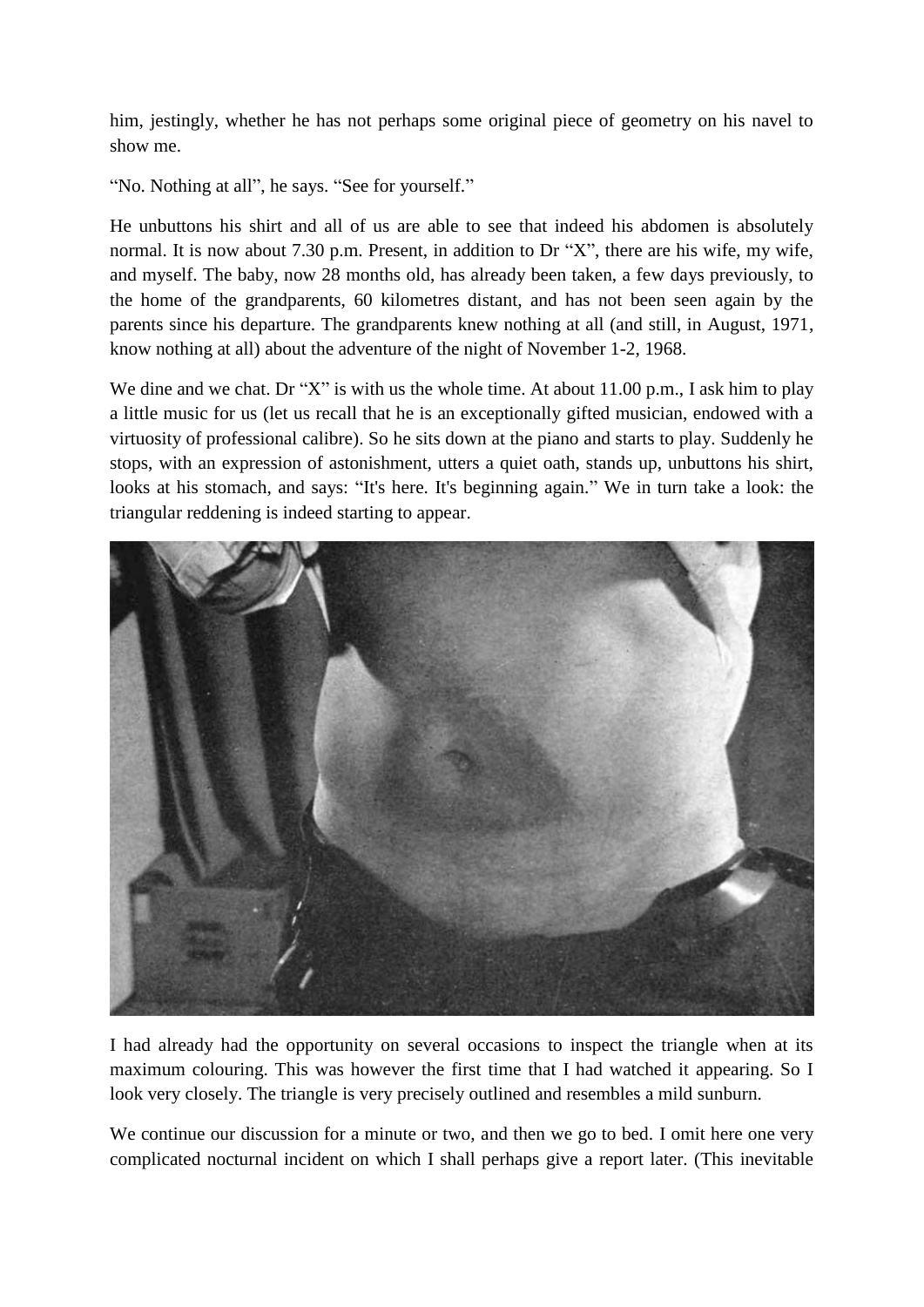omission is unfortunately typical of cases like this one — for Dr " $X$ " is not unique in the world).

Next morning, while we are all still very tired, a thought suddenly comes to one of us: *what about the child? Has he got the triangle too?*

So Dr "X" telephones to the grandparents, while I listen in on the other receiver. And by coincidence we get the grandmother who, completely distraught, is herself just on the very point of telephoning us: while giving the baby his morning bath she has just discovered "a sort of wound surrounding the navel — shaped like a triangle." The good lady is in a desperate state and she swears that the baby has nevertheless been well guarded and well looked after: should she call a doctor, she asks. "No" replies Dr "X", and he reassures her and tells her that "this happens sometimes to the baby" and that "it is of no importance." And he hangs up.

# **2. The Child**



The child is now more than four years old and is at kindergarten. He is a little fellow with exceptional vitality, very intelligent, and even exhausting to be with. For about two years following upon the incident of November 1-2, 1968, he suffered badly from insomnia. This was very troublesome for his parents, and it was necessary to have him treated by a child specialist. The parents have never spoken of the incident in the presence of the child, so that he should have absolutely no knowledge whatever of it.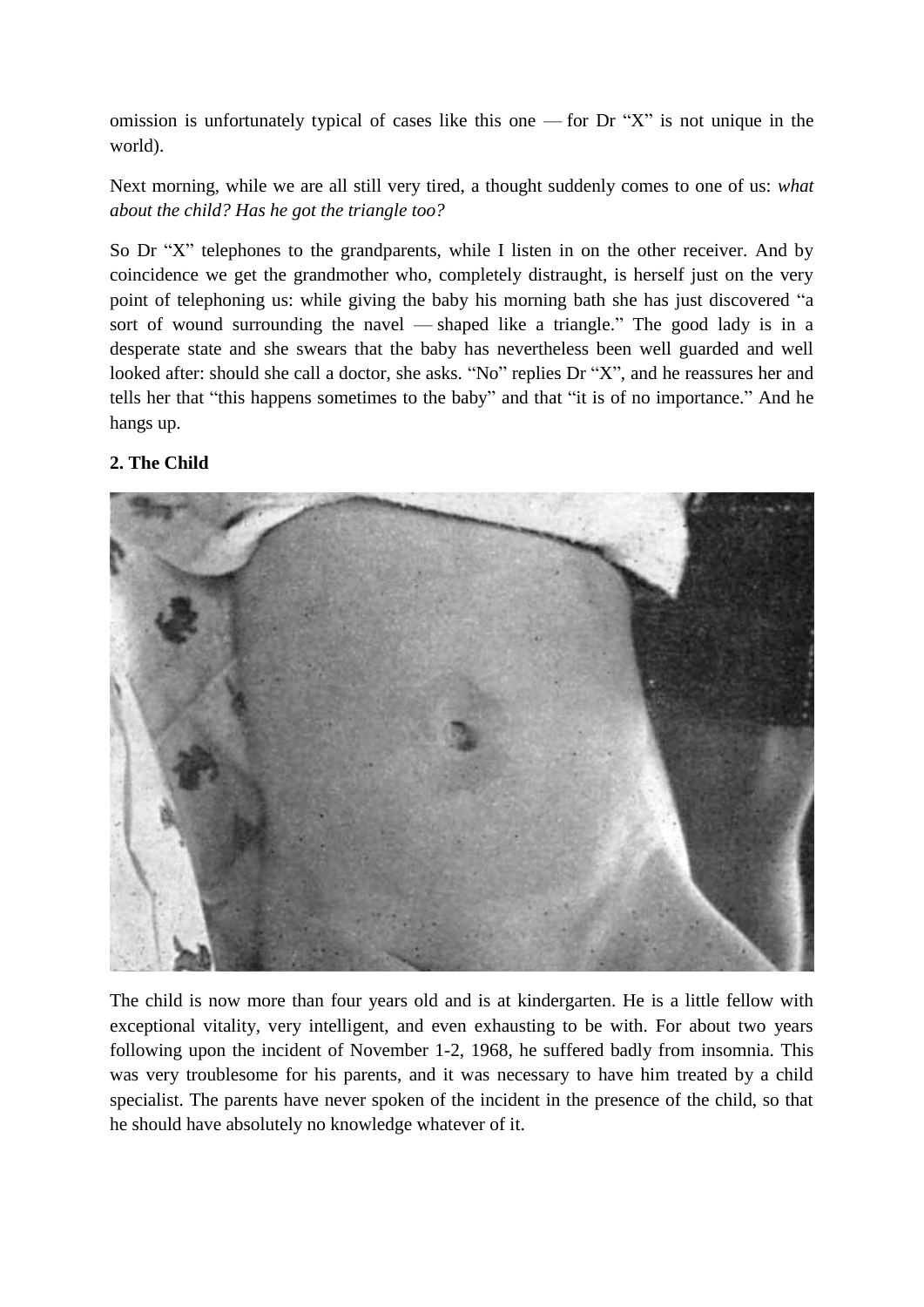Nevertheless, he began telling his schoolmistress one day that he "*would go away in the red machine later on.*"

"What red machine?" asks the astonished schoolmistress.

"The big red round machine that made a *fou-fou* noise in the sky, with flashes."

The teacher does not at first give her full attention to these things that the child is saying. But, as he continues to insist on it, she decides that it would be advisable to tell the parents (who are very much at a loss for a soothing explanation).

The parents continue as before to say nothing whatever to the child, but he nevertheless (to their considerable concern) goes on repeating frequently that one day he "… will go off into the sky with the big red machine."

#### **3. The Father**

Since November 2, 1968, the people around Dr "X", although knowing nothing of the incident, have a tendency to note perplexing coincidences of a telepathic nature. I myself have recorded such coincidences on two occasions:

(a) I have already described briefly (see page 12 of my previous report, in FSR Special Issue No. 3) how one of the best French specialists in hypnosis, a Bordeaux doctor, put Dr "X" under deep hypnosis three times, with a view to interrogating him. These sessions took place on December 21 and 22, 1968. Throughout the whole of the week previous to December 21 I was constantly obsessed by a theme from Liszt, a composer towards whom at that time I did not feel myself drawn in the least. I dreamt of the theme by night, and during the day I would persistently start whistling it as soon as my thoughts had turned to something else, and it reached such a point that it irritated my wife, who suggested several times to me that I should "put another record on". This obsession of mine ended on December 19 or 20.

On the evening of December 21, after a hypnotic session that was particularly tiring for Dr "X", I suggested that, in order to relax, he should sit down at his piano. "Gladly", said he.

He sits down, and at once starts to play the very tune that has been obsessing me. I listen in astonishment, and then I tell him what I have just related above. He replies that, throughout the whole of that week, at his piano, he too has been constantly studying this same piece of music. His wife confirms this.

(b) On a certain date, which unfortunately I did not note down, I was working in my office. My wife was busy in her work-room separated from my office by two doors, a flight of stairs, and the length of a corridor. From the work-room the telephone can be heard — but not conversation.

Suddenly the telephone rings. I lift the receiver. It is Dr "X". I would add that he seldom telephones me, rarely more than once a month, and that sometimes several months go by without his 'phoning me, and that I have numerous telephone calls daily from other people.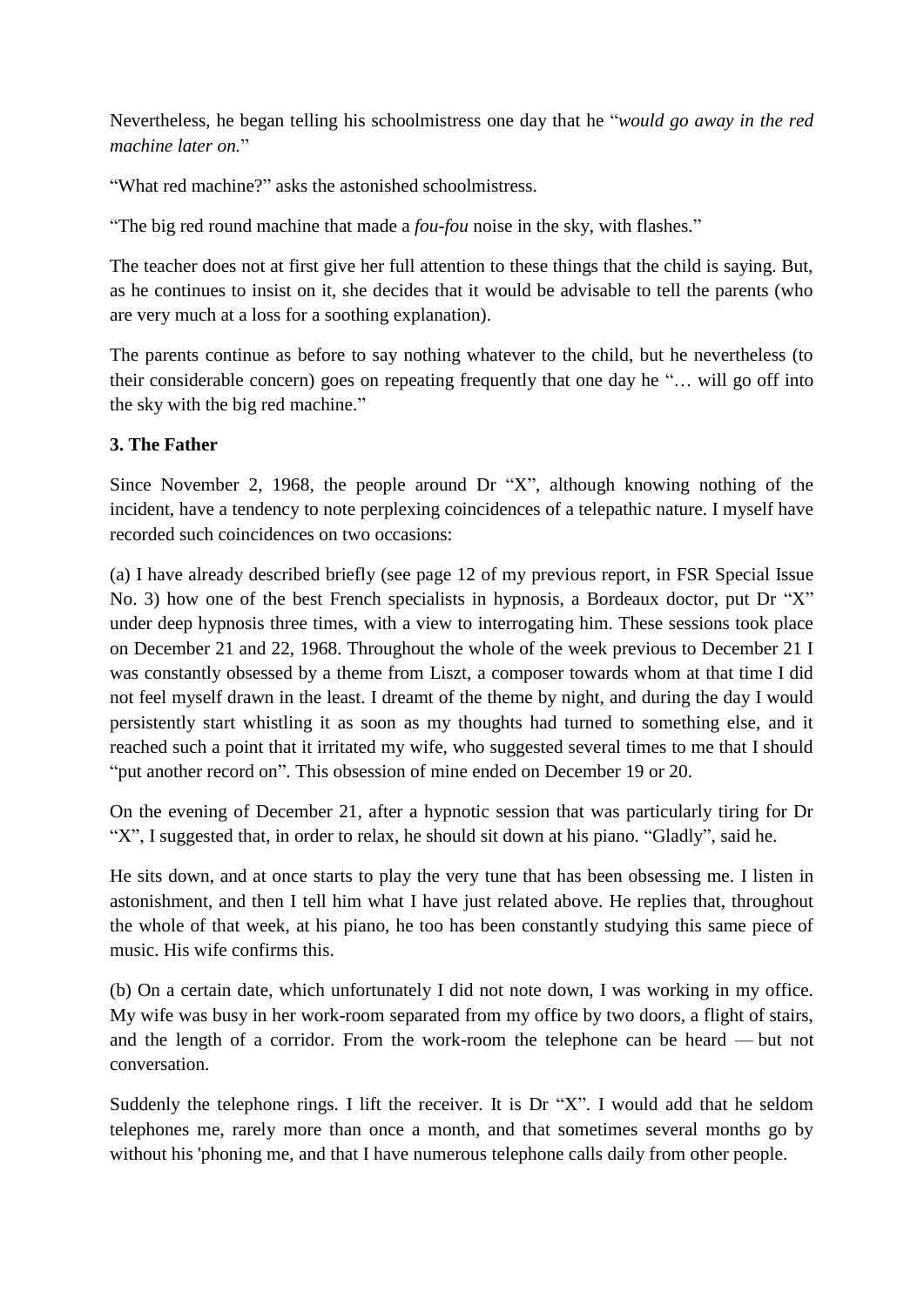We chat for a moment, and then I hang up. A few minutes later, my wife comes into my office and says: "It was Dr "X" who 'phoned you." I ask her how she knows this. She explains that, as the 'phone bell rang the first time, the image of Dr "X" immediately came into her mind, accompanied by a feeling of absolute certainty.

According to the parapsychologists, this telephone phenomenon is common with certain people. However such is not the case with my wife, who belongs to the category that J. B. Rhine calls "the goats"  $-$  i.e., individuals who are devoid of any "gift".

I am not claiming that these two facts signify anything. They are merely coincidences. What I am reporting here is simply that, since November 2, 1968, a sort of game is going on among the people around Dr "X", and that this game consists in noting down such coincidences as this, which have multiplied to the point that they attract attention. It had not been like that before November 2, 1968.

#### **4. Poltergeists?**

Dr "X" and his wife say that in their home they have frequently been present at, or have been the victims of, inexplicable phenomena — such as objects that have moved, clocks that stop and start up again by themselves, and so on.

According to them, the old clock in their living-room has at times got three hours behind in the course of a single night. It is a mechanical clock, with weights and balance-wheel. I personally have never been present at such phenomena in Dr "X" 's house. In one particular case however the phenomena have been experienced and verified by qualified persons who are totally unaware of the other misadventures that have befallen Dr "X". In the case to which I refer, the features are electrical phenomena which have something of the poltergeist about them and are identical with the phenomena studied at Rosenheim, in Germany, by Hans Bender and his fellow-workers of the University of Freiburg-im-Breisgau and of the Max Planck Institute in Munich.**(1)**, **(2)**

Without going into details, I will merely say that there was a failure of the electrical circuit in Dr "X" 's house, although the fuse-box was unaffected, and although the experts from the French Electricity Authority, examining the circuit and the fuse-box, could find no defect anywhere. The current would then come on again for no detectable reason. In at least one case something even more absurd happened, *for the electric current continued to flow despite the fact that the circuit had been broken and the circuit-breaker was tripped*. As these incidents were a great nuisance and the experts from the French Electricity Authority were getting nowhere, Dr "X", growing impatient, asked them what then he ought to do. The head of the team replied, half-jokingly, half in earnest: "Sell the house. For this is outside our province. This is witchcraft!"

After a certain time the incidents ceased, for no known reason. The specialists on poltergeists will no doubt ask whether there was not a young girl at the age of puberty in the house?**(3)** The answer is: no.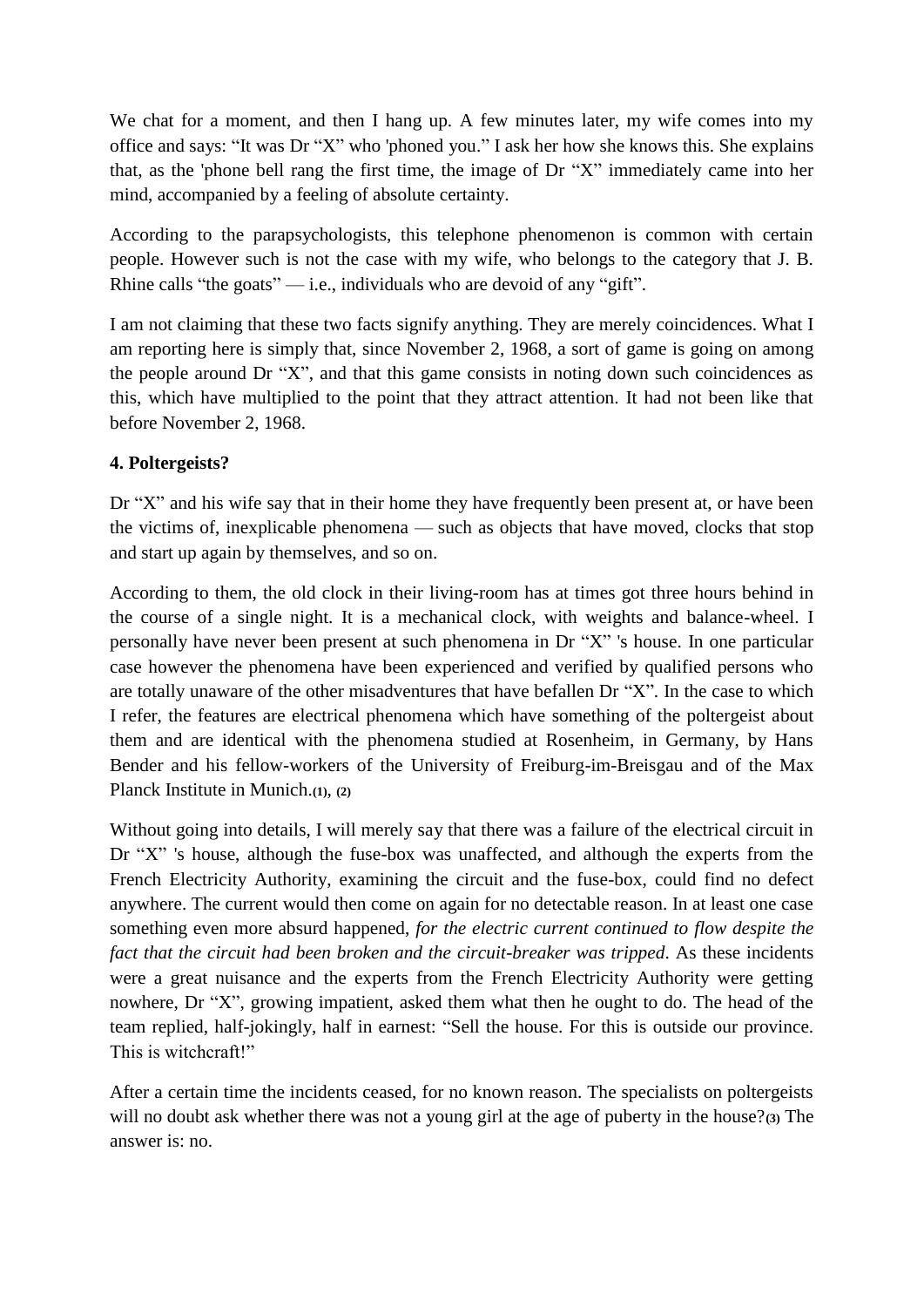All these incidents have been noted down, with the supporting documentary evidence, and dated. They — like the triangles — might well serve as the subject of a separate study.

#### **5. The Mother**

Mme "X" comes from one of those peasant families of the French Midi in whom the culture and delicacy of the old Provencal civilisation are combined with the realism of the soil. In the beginning she was profoundly distressed by the extraordinary changes that had occurred in her own life and the lives of the members of her family from November 2, 1968, onwards. Provence is not a land where marvels flourish. The Provençal legends are ironical, satirical, and sceptical; never magical like the Celtic, Germanic, or Scandinavian legends. The Midi has given France great jurists, great scholars, great military leaders, but very few writers, and not a single poet since the Troubadours.

Mme "X" consequently felt at first an unendurable sensation of unreality, as she has often told me. She expected me, and the other people whom she consulted, to find an explanation which would bring everything back once more on to a basis of logic and reason. When she began to perceive that this was impossible and that she and her family would be obliged — at least for the time being — to resign themselves to the realm of the irrational, despair was added to her impression of unreality. She started to consider that she would have to ask her husband to sell the house (which was built by him and is very beautiful) and go away and change their lives entirely.

Then her objective mind began to face up to this situation, which it was necessary to accept as a new and different reality. She is today quite calm. Nothing astonishes her any longer. From her point of view, it is the refusal to accept the extraordinary that — whenever this occurs now seems to her to represent unreality. Since — to the extent that it is accepted — this extraordinary aspect lends a deep significance here to the Universe, and to life, and to death, the adventure experienced by her husband and her son has ended by giving her a kind of happiness and equilibrium never previously attained by her. Dr "X" and his wife have become profoundly religious people, for whom every circumstance and every event in life secretes or reveals some transcendental meaning. They present the spectacle of people who possess what others seek via the various initiations provided by Occultism. This purely subjective fact would not perhaps possess any interest for the investigator had it not been obtained through Mme "X" 's own conviction that everything her husband tells her about his personal experiences is entirely genuine. It is precisely because — after a long period of perplexity and refusal to accept the situation — Mme "X" herself has now arrived at this certainty that her husband is telling the truth, that both of them are now living in a state of inner peace, harmony, and love of life. They frequently say that "nothing more can happen" to them; that "neither pain, nor sickness, nor old age, nor afflictions, nor death, any longer constitute any problem" for them. And, what is perhaps even more significant, this state of mind is spreading out around them, among their friends and their relatives, *even among those who know nothing of the happenings that have caused it all to come about*.

Mme "X" 's certainly is worthy of attention for at least two reasons which I shall now proceed to examine: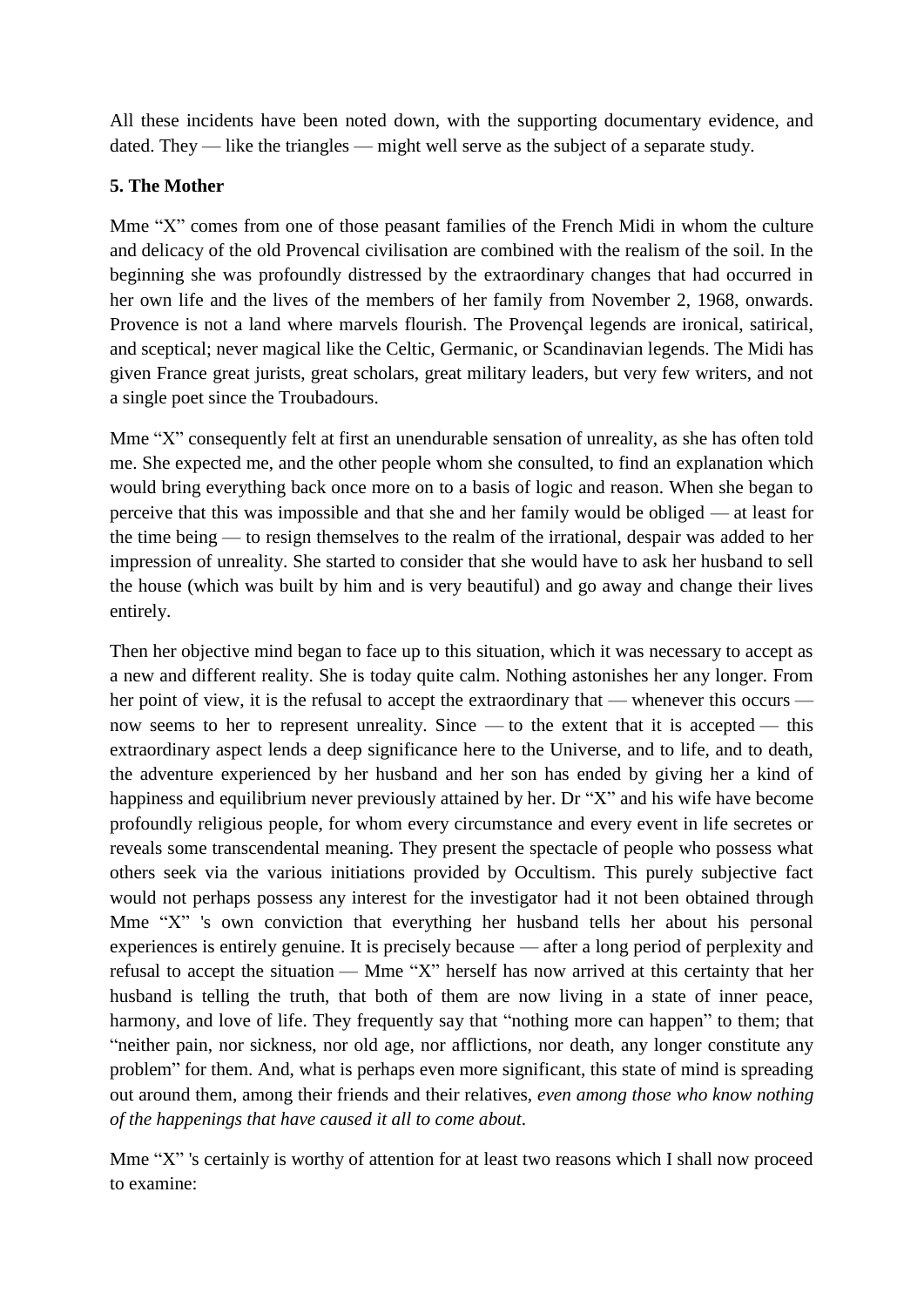On the one hand, many of the experiences reported by her husband are unacceptable by the usual criteria of verisimilitude and, on the other hand, she has to take him at his word, for neither she nor anyone else has ever been a witness of the events (except in the poltergeist cases mentioned above and in a few more episodes of the same kind).

#### **6. The Evidence**

Before penetrating to the heart of these facts which constitute the problem that we are examining in this report, let us recapitulate briefly the principal evidence that, right at the beginning of the affair, differentiates it from a mere fairy tale:

**(a)** An old hemiparesis of ten years' standing, that had been treated in vain for months on end by specialists in military hospitals, is cured totally and definitely in five minutes.

**(b)** A three-day-old deep wound is instantly cicatrised and healed, along with the periosteum.

**(c)** The recurrent triangle on the abdomens of the father and the son; and its simultaneous appearance on both of them when they are at a distance the one from the other.

**(d)** The extraordinarily complex geometrical and chronological coherence which only came to light after five months of investigations and complicated calculations — a coherence that it would have been absolutely impossible to have introduced in advance into a story that is seemingly incoherent. See particularly, in my previous report, the table and calculations on pages 12, 13, 14, and 15; the graphs on pages 13 and 15; and the facts emphasised in the key to the chart on page 13; one should think too of the coherence in the errors of appreciation (see paragraph 17 (c), at foot of page 12): if we were to suppose that all this had been deceptively cooked up, what Machiavelli would have been able to foresee that anybody would take it into his head to *make* such calculations? All the more so, as the angular data furnished by Dr "X" were requested from him on the spur of the moment *and at random*, in connection with the photographs taken subsequently by Pierre Guerin, the orientation of which photographs was consequently *a priori* unforeseeable because dependent on chance. Every mind familiar with scientific analysis will recognise in this coherence the *experimentum crucis*, the experimental demonstration that, *whatever the real nature of the experience reported by Dr "X"*, what we are dealing with is not a fairy tale but something else.

**(e)** The unsolicited memories of the child; these memories incidentally seem to concern a part of the phenomenon that was not observed (or reported) by the father. It is difficult to ascertain this for certain without questioning the child and thus introducing into his imagination facts that are foreign to his own experience. We must therefore wait patiently for him to talk.

**(f)** All this induces us to accept the reality of what Dr "X" has reported, without however (as will be seen) being in any way explicit as to the *nature* of that reality.

Bearing all this in mind, we can now tackle the embarrassing part of the problem: embarrassing for the investigator but, above all (as I have been able to see for myself) embarrassing for Dr "X" himself.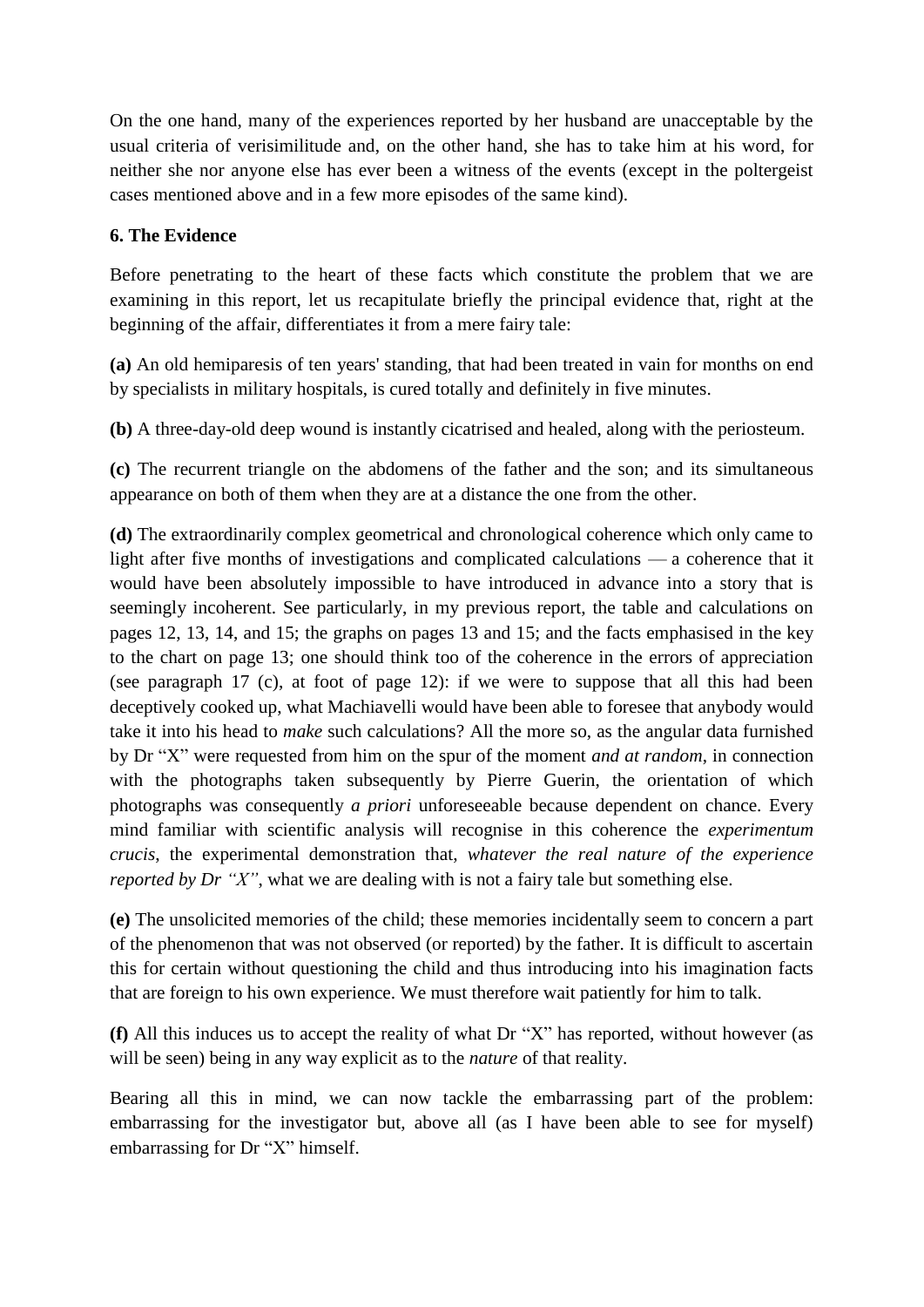#### **7. The Twilight of Reason**

I have said that, in addition to the experiences of Dr "X" which are accompanied by some evidence, there are other experiences which are not accompanied by evidence and which therefore ultimately, for the investigator and for those close to him, come down in the end to the mere accounts of these experiences as given by the witness himself. At times these are facts (real or alleged) of a psychological nature, premonitions, interior voices, sensations and feelings, and so on. For example, if my wife and I were at the house of Dr "X" during the night of the first anniversary of his initial experience, this was because Dr "X" had several times "heard" a voice warning him that "something would happen that night."

But frequently, too, it is a question of material, exterior facts, implying a physical activity. The traces of these facts are perfectly observable. We can measure them, photograph them, and take casts of them. But they obey a law which up to now has presented only one single exception… that of "poltergeists": *these traces, photos, or measurements not merely prove nothing, but they are engineered in such a manner that they all tend to cast upon Dr "X" the suspicion of having fabricated them himself, and they consequently tend to discredit his testimony*. I will explain more precisely: they are not skilful hoaxes; in most cases there are only simple, elementary traces, just such as would have been left by the fact described by Dr "X" *if it had really happened*; except only that it all looks premeditated in order to cause us to doubt his story and in order to suggest to us the idea that in reality nothing happened and that he himself concocted the traces. Here is an example:

On several occasions Dr "X" has declared that he has been taken up into the air at night by levitation. If levitation exists**(4)**, it is a truly fantastic phenomenon, combining the two greatest mysteries of this world, namely gravity, and the relationship between matter and mind. Nothing could be more interesting than to observe such a phenomenon. The trouble is merely that nobody has ever been able to *see* Dr "X" levitating. He himself, more than anybody, is aware of what a poor case he makes for himself when he declares that he levitates, at home, in his house, a few metres distant from his wife, without her having ever been able to observe it, either because she is elsewhere in the house at the precise moment, or because she is sleeping so deeply that his calls to her (when, so he says, he is floating near the ceiling) "fail to awaken her".

Worse still: the "proofs" are so laughable that a child would not dare to invent them. For example, a sticky flypaper is found, adhering inexplicably to the ceiling of the living-room which, being on two floors, is consequently in the neighbourhood of six metres high (191<sup>1</sup>/<sub>2</sub>) feet).

How did the flypaper get itself stuck up there? Dr "X" 's reply: "I suddenly started to levitate in the living-room just as, having unrolled the flypaper, I was about to place it somewhere else. Terrified to find myself rising, I put up my hands towards the ceiling so as not to bump my head on it. The flypaper remained sticking there, and then I fell down again gently." True or false, this story leaves the hearer only two choices: either Dr "X" soars through the air like the flies and like St Francis of Assisi of the Golden Legend, or he sticks flypapers to the ceiling with a pole or whatever other means come first to hand. Will a reasonable man be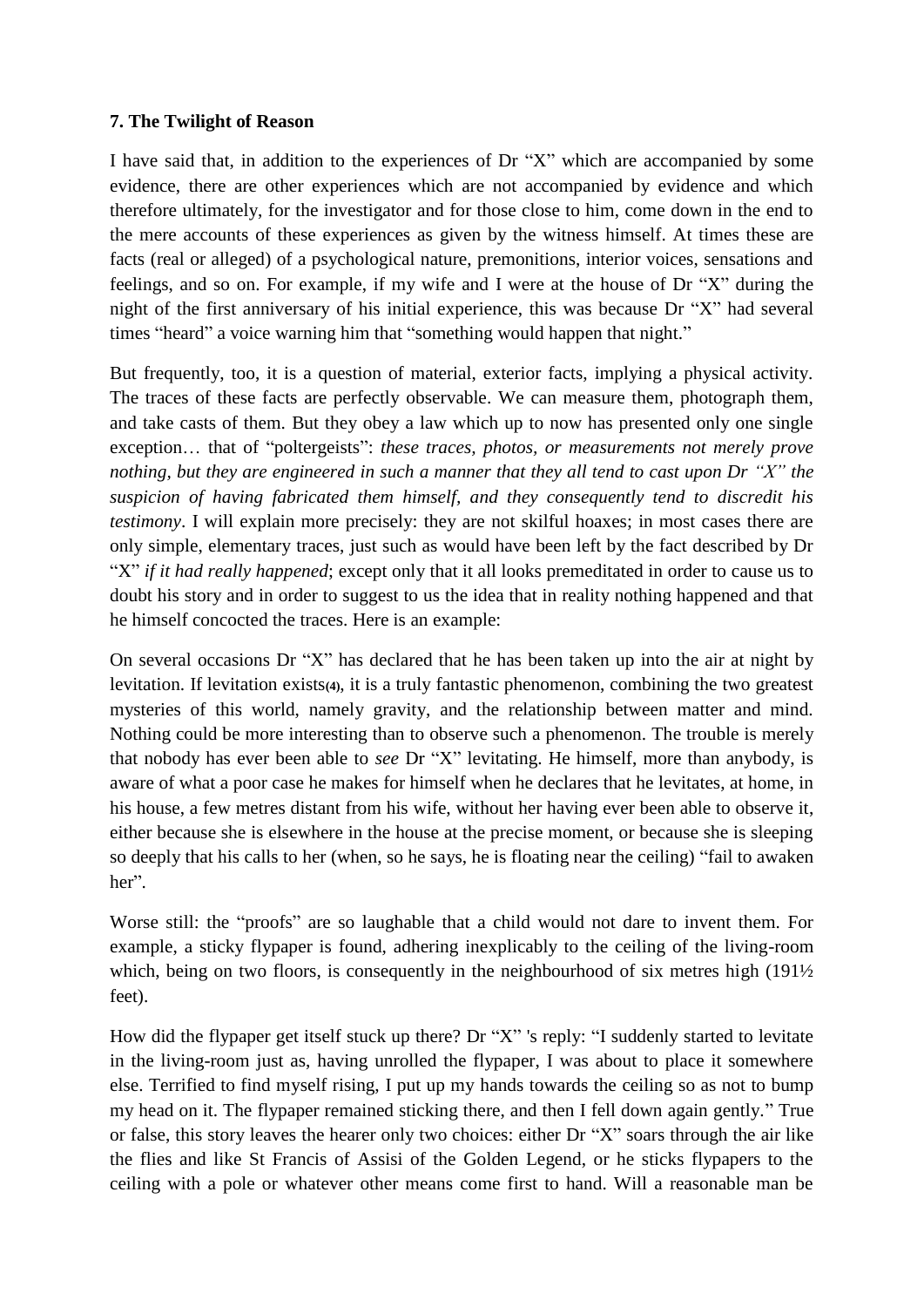more inclined to believe in the existence of a miracle, or more inclined to believe in the existence of a pole?

But, if it was done with the pole, then Dr "X" is a jester. And in that case, even from the simple point of view of a psychologist, the problem is one of abnormality. How could a man of his intelligence, of his character, find pleasure in such games and then expect folk to believe him? Can you imagine Hynek or Vallée sticking flypapers on the ceiling and then describing how they have been levitating?

Furthermore Dr "X" is, as I have said, perfectly well aware of the derisory content of what he reports. I myself have seen this man (in a different matter) aghast at the offensive feebleness of the "proof" that an "inner voice" had promised him, and I have seen the tears come into his eyes as, in his humiliation, he kept repeating: "It's a load of humbug! A load of humbug!"

Shall we then consider the question of "second degree ruse"? In that case, Dr "X" would be concocting ostensibly absurd proofs so that their *very absurdity* might make it seem improbable that he had concocted them. This kind of "proof" has one weighty advantage: it is easy to stage. It has nothing of the sophistication of the Adamski photographs, for example, whose false technicality is suspect right from the word go. It is infinitely more subtle and more intelligent than that.

The investigator who is bent on securing the truth would like to be able to believe in this explanation, even if it meant losing a friend and introducing tragedy into a family that he respects.

But — and without its throwing any light whatever on the actual authenticity of what Dr " $X$ " says — *we possess the proof* that he is not an impostor and that, at least in a certain fashion, he does himself believe what he tells us: this proof resides in the fact that, under deep hypnosis, when needles stuck suddenly into his fingers provoke no shudder or wince of pain and the flash of a cigarette-lighter being lit a few centimetres from his open eyes provokes no blinking, he relates to us precisely these same stories. The hypnosis has even revealed something else — something that we could never have guessed from the waking behaviour of this educated man: this something else is a profound physical distress, as though his own body is afraid of what his spirit has accepted — indeed has received joyously. The account given under hypnosis is accompanied by trembling, by pallor, by sweating, and even by spasms of the oesophagous (vomiting).

# **8. Occam's Razor**

Let us attempt to approach the truth by another method. Let us try *to believe as little as possible and to explain as much as possible*.

In the first place, is it possible to deny the whole affair lock, stock and barrel — that is to say, given the fact that Dr "X" is anonymous and given the fact that I am the only person who has mentioned the case, is it possible to suppose, say, that it is all a nice little fictitious novel by Aimé Michel?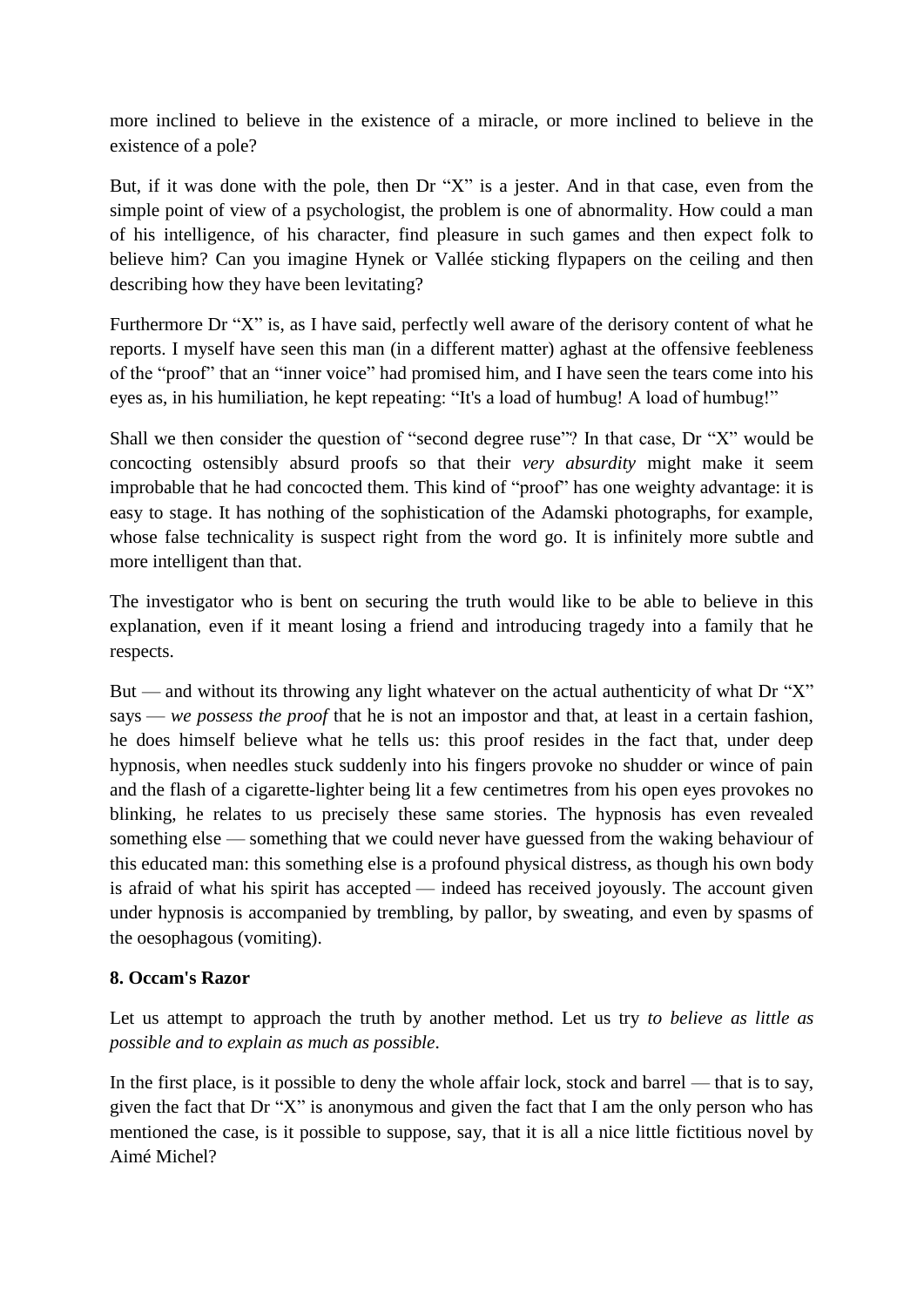No. It is indeed true that few people have met Dr "X" for the purpose of hearing the account of what I have reported in FSR. *But*… among those few people there are, to my personal knowledge: one astronomer of international repute (and soon there will be two); one French ufologist whose integrity and critical mind are respected by everyone; and also there is his wife. Then, in addition, there is the Bordeaux doctor, and his woman assistant. None of these people (any more than I myself) can declare that Dr "X" is speaking the truth. But all of them know that I have only reported what he says, plus my own reflections thereon.

Let us next seek to find an Occamian explanation (of minimum type) for the evidence produced.

# **(a) The healing of the hemiparesis**

There are cases of hemiparesis (hysterical) and of other paralyses which can be healed suddenly **(4), (5).** Dr "X", according to this argument, would have had a hysterical paralysis after being blown up by his landmine on May 13, 1958. Let us however note the diagnosis that was arrived at in the military hospitals by means of radiography: "sub-dural haematoma of left occipital region" (and in fact what he *had* was precisely a *right* hemiparesis), "possibly with occipital fracture." The hysteria explanation is consequently not very satisfactory. No matter. Let us run Occam's razor over all the difficulties, and *let us accept this explanation*.

# **(b) The new wound that healed in a few minutes**

Here, if we want to find precedents, we must go to Lourdes. From the medical point of view, and bearing in mind the details, this type of healing is called a "miracle". It is at the very least a question of Parapsychology, and of the most controversial and disputed kind too, i.e., *involving physical effects*. The edge of our razor is getting a bit notched.

# **(c) The triangle on the abdomen**

Hysterical stigmatisation is a proven and demonstrated experimental fact**(6)**. We have accepted hysteria for (a). It can serve here too, *but only for the father!* How, indeed, could an eighteenmonth-old child have the idea of a triangle which — as Piaget has shown — he only got much later? As regards the simultaneous appearance of the triangles, with an intervening distance of 60 kilometres, whereas the periodicity of the phenomenon was very irregular, varying from simple to triple — well, this is Lourdes again and miracles; it is Parapsychology with physical effects combined with telepathy: Our Occam's razor is going on strike. Well, at any rate *mine* is. It must be of poor quality.

# **(d) The coherence of the calculations**

We are tempted to call on Parapsychology to explain the fact that a diffuse and absurd account should subsequently reveal mathematical structures**(7)**.7 But known precedents resemble only very remotely what we are encountering here in this case. In the experiments of Mackenzie in Brussels, calculations of a transcendental nature were indeed performed in a state of unconsciousness. But they were true calculations, with exact results. Here, in our case, there was at the outset no basis on which calculations might be made, and the results appear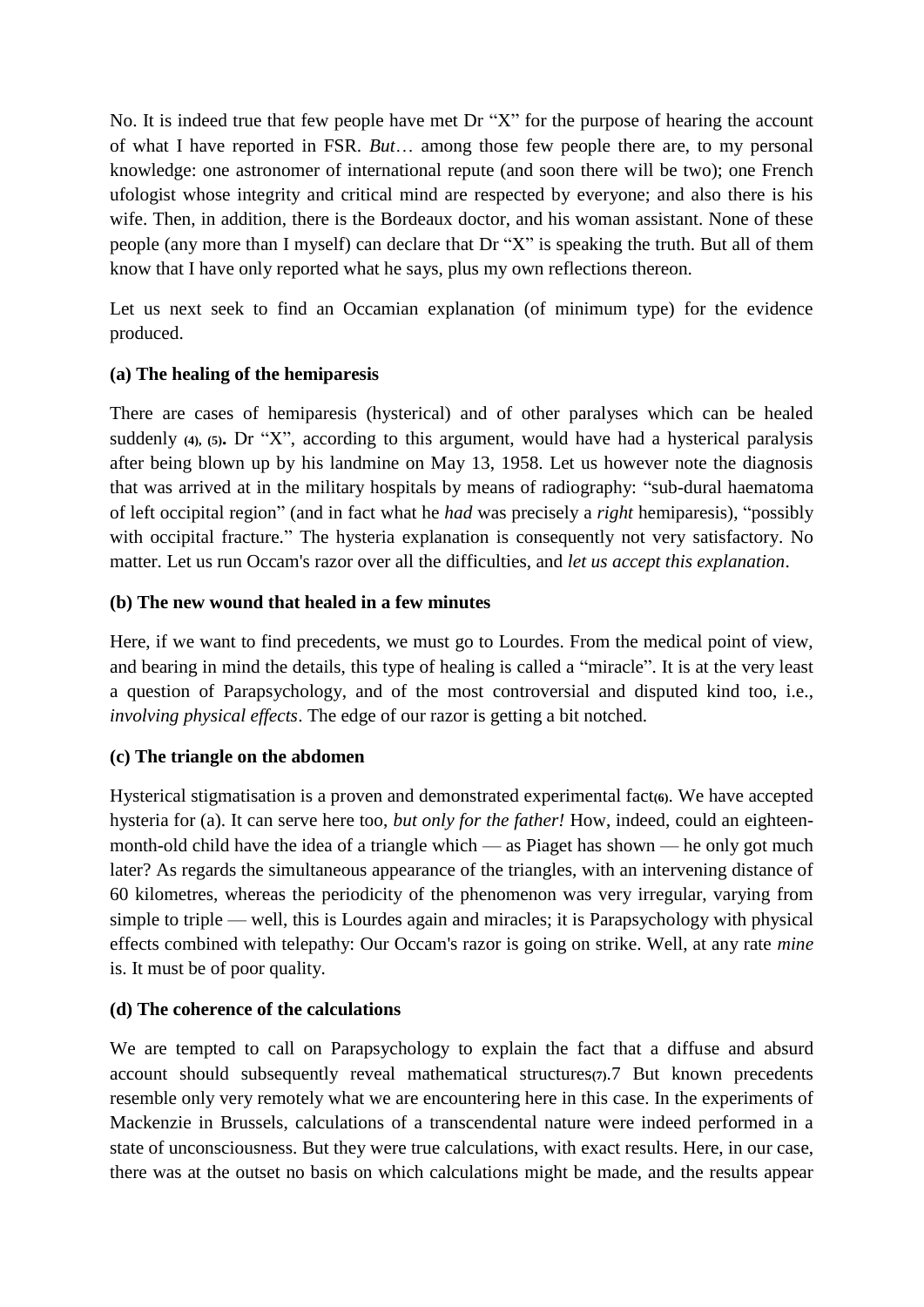with the same features of approximation as do the results of a physical experiment. Confronted experimentally with a *real* object, the witness makes a mistake in his evaluation. Mistakes of the same order appear subsequently in his account, and this for each of the seven occasions on which the reality of the object is called in question.

#### **(e) The Peruvian case**

Another physical miracle case, combined with a telepathic miracle between virtually one side of the world and the other.

At this point, let us call upon our reason to perform an heroic effort: all right. The Peruvian customs official and Dr "X" are, despite everything, fabulating hysterics, and there is no truth in their respective stories. All that remains now to be explained is how they managed to invent, practically at the same time and without knowing one another, the one in France and the other in Peru, the same old silly story.

It will be noted that, for the sake of Occam (and of our friend Fouéré, who is very attached to the famous razor) I have permitted myself some marvellous explanatory facilities, I have endowed Parapsychology with a highly elastic generosity, and I have assumed from the outset that Parapsychology (at a loss to find explanations for itself) was competent to provide explanations for me. The Virgin Mary too has helped me greatly in rescuing my flagging rationalism, and I shall surely be inspired one of these days to make a pilgrimage to Her at Lourdes in the company of the good fathers of miraculous memory, Père Condon and Père Menzel.

Meanwhile, while awaiting this edifying celebration, I may perhaps be permitted to repeat here what I once said to Dr "X": "Even if though I don't know how — you have concocted all this, and even if, while you are listening to me, you think yourself able to chuckle inwardly as you contemplate this excellent farce that you have staged, the problem raised by your false story remains in its entirety. It has merely changed its nature — — *and is even that certain?*"

# **9. De Natura Rerum**

Vallée, scientifically in *Passport To Magonia*, and then Keel, following in his various writings the bent of his imaginative pen, have in recent years diffused the highly stimulating idea that the complete spectrum of the UFO phenomenon might very well not relate to any concept now existing. The *Magonia* catalogue shows that a studied juxtaposition of the case histories permits us to detect no discontinuity at present from the *hardest* type of case (for example, film confirmed by radar, magnetometer, and marks on the ground) right the whole way across to the *softest* of cases (for example, the Santa Claus who, with his sack of toys, appears to a child in a dream).

Although I had discussed it a great deal beforehand with Vallée, the reading of his *Passport To Magonia* depressed me profoundly. His destiny seems to be to destroy all inner comfort, stealthily to spirit away the very armchair in which we are sitting, and to chuckle rudely at the results without leaving any respite for intellectual laziness.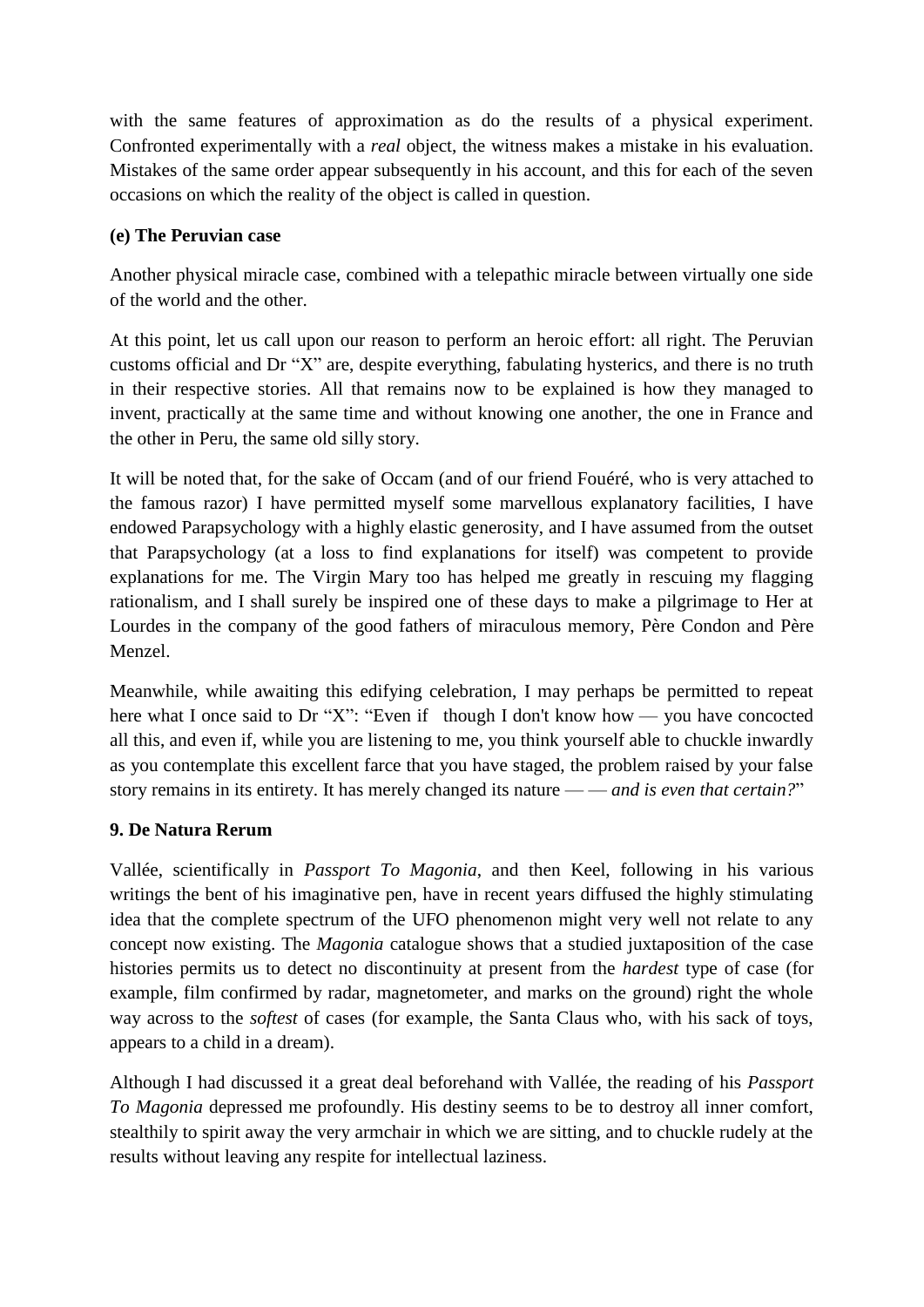If, in Ufology, one can pass imperceptibly from the illusory to the real, the vague conclusion that more or less consciously imposes itself upon the mind, is that the "real" — in this case is only an insidious form of the illusory. This, as we all know, is the theme of my old adversary and friend Jacques Bergier, another supremely irritating personality, the genius incarnate of contradiction. According to Bergier, if there still exists any "UFO problem", it is because men are idiots (the only assertion, incidentally, on which, up to now, Bergier and I are in agreement: that is to say, naturally, provided that this means with the exception of Bergier, me, and our readers). The men of this planet (says Bergier) are of feeble imagination. They refuse to grasp the fact that the illusory can be real, and *vice versa*; that by suitable manipulation of the illusory we can blow up the planet; that magicians are terrible liars, but that nevertheless it can sometimes happen that they manufacture *authentic gold (the alchemists) fallaciously*; that the scientists are unwitting magicians who are just as mendacious and just as illusory as the other magicians (Bergier is a Ph.D. in Chemistry and he worked with Madame Curie) although their illusory formulae are a bit more successful, though not very much, and that, in a word, the flying saucers are a junkload of hoaxes which fact makes them eminently interesting. (Bergier reads and records everything on the subject.)

It will be understood that Bergier read with delight the catalogue given in *Passport To Magonia* and also the misadventures of Dr "X". The deeper I got bogged down in my enquiry into this case the deeper was his rapture. In Bergier's system — which is an anti-system — Dr "X" presents no particular problem. On the one hand, Dr "X", in his view, is a confounded liar and has never seen any of the things he talks about — though possibly he himself knows nothing of this. (For everybody is right); on the other hand, the healings, the triangles, and the other miracles only prove the stupidity of the doctors and scientists who are still frantically determined to reject anything that does not come about in accordance with their own formulae. Dr "X", in short, is very interesting, but no more extraordinary, and no less extraordinary, than an apple falling from the tree. In general, Bergier says the scientists don't believe in flying saucers because it is unacceptable that the pilots of these craft hold no diplomas from either the Sorbonne or the Massachusetts Institute of Technology, and that he does not believe in the saucers any more than the other scientists do, because they are the *scientific* interpretation of a banal fact that Science rejects. Something, he says, did indeed happen to Dr "X", but not what Dr "X" thinks, for the respective explanations proffered by the scientists and by the saucerians beget each other by a common dialectic of contradiction. But then what, according to Bergier, is the *real story* about Dr "X"? If he turns to Bergier's famous book**(8)** the reader will see that the philosophy of this original mind is a vision of the world, the particular application of which vision still remains to be established, particularly as regards Ufology.

As far as I myself am concerned, I would be satisfied if I could answer more limited questions, such as: how did the flypaper get stuck on the ceiling? Here we have *a physical fact*, and had anyone seen it happening before his eyes he would know enough about it to be able to satisfy me, at least for the moment. I think that the continuity from the factual to the illusory demonstrated by *Passport To Magonia* does not in the slightest justify any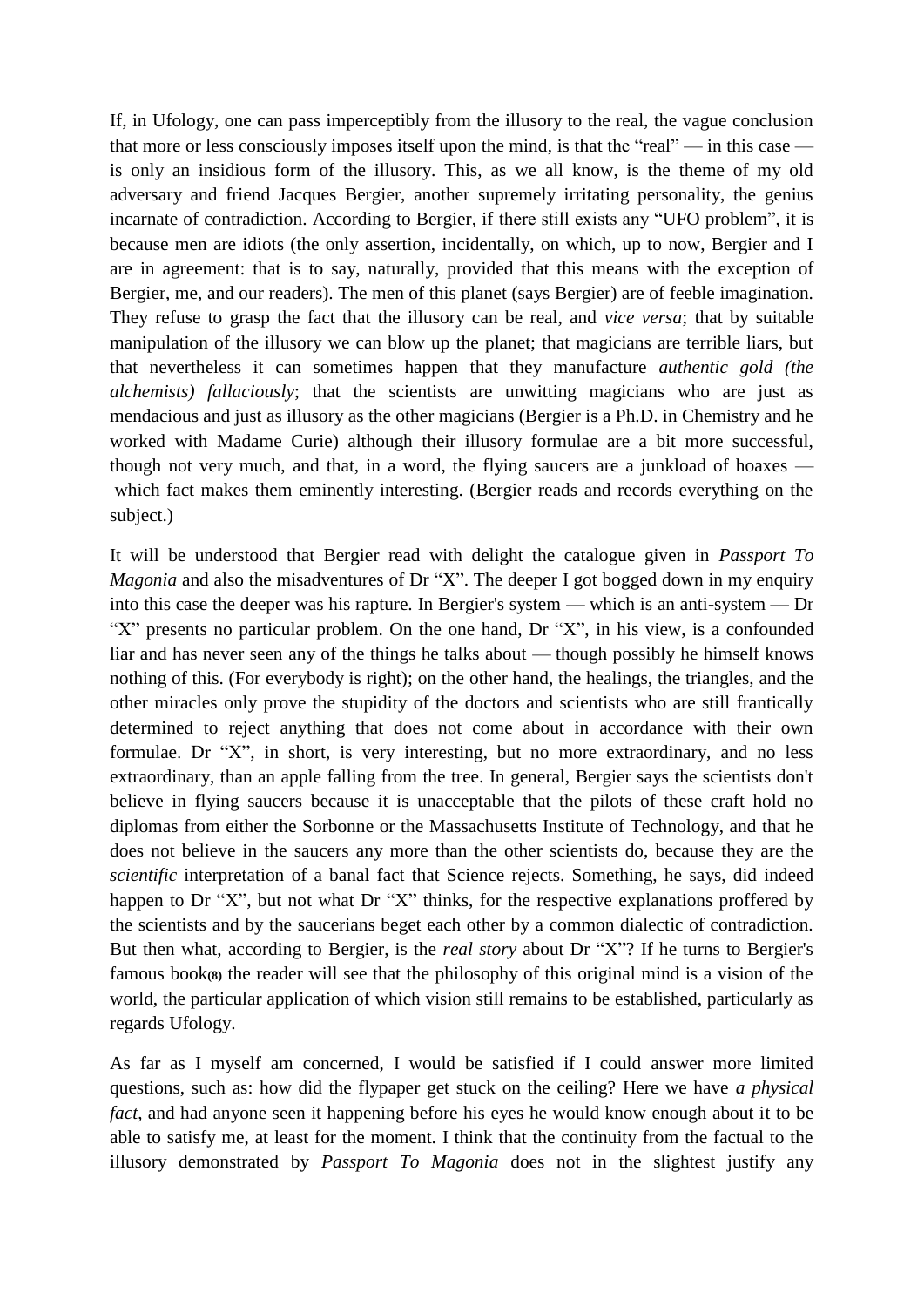assimilation of the former to the latter or inversely. Continuity does not exclude a change of nature: this is the most profound fact that we are taught by Palaeontology and by Systematics. No systematician will ever classify Newton among the *Gastropoda Opisthohranchia*. Nevertheless we know that Newton and the snail have a common ancestor, from whom they descend via *continuous evolution*, and that, in consequence, the orderly juxtaposition of all of their respective ancestors would permit the transition from Newton to the snail *without discontinuity*.

*Passport To Magonia* shows that there is something in common between Santa Claus and the machine at Socorro, just as between Newton and the snail, both, of whom, as living beings, were formed of cells and endowed with a nervous system, etc. If however the object of my study is the origin of the theory of gravitation, then I am running the risk of wandering slightly off the track if I go snail-hunting. If we can include Santa Claus and Socorro in one and the same catalogue it is only due to our ignorance. It is correct that there is not much difference between the body of a snail and an old piece of Newton's posterior, even when examined under the microscope. We know as much (perhaps!) about UFOs as a naturalist possessing a portion of the said most illustrious posterior would know about Newton and his theory of gravitation. Why, after that, should we be surprised that a Dr "X" disconcerts us, just as we are disconcerted by *all* the cases observed and studied in some depth? Let us imagine for ourselves the shock felt by the naturalist, stooping over the Newtonian relic, and suddenly hearing it establishing the truth of his proposition m m1/d<sup>2</sup>!

Amongst all the phenomena of the Universe, the one that interests us here is the only one that is ascribable to a kind of "mind" or "thought" that is sovereignly skilful at eluding the grasp of our own minds, at baffling our minds, at mocking their techniques — in a word, at *dominating* our minds. Whatever the nature of this other "mind" may be, it is present *here* in our world, and we are not *there* in its world. Let us remember the laughable attempts that a monkey makes to grasp his own image in the mirror when a facetious visitor points the mirror at the cage. This is *our situation* vis-à-vis the UFO phenomenon. It is a frustrating situation.

Father Gill remarked to me one day that this situation contains the risk or danger that any spirit of research will be discouraged. However no research can be validly undertaken on the basis of the illusion that the UFO phenomenon is just another phenomenon like the rest and that we can claim to be able to comprehend it entirely.

We shall never be able to comprehend it except in so far as it does not transcend human understanding, i.e., in that part of it which is the most modest portion of the phenomenon.

In a future article I shall set down some reflections on this difficult problem.**(9)**

#### **10. A provisional assessment**

As regards the particular case of Dr "X", here are the conclusions which — with, of course all the necessary reservations — I venture to propose after three years of investigation, discussing, and cogitation: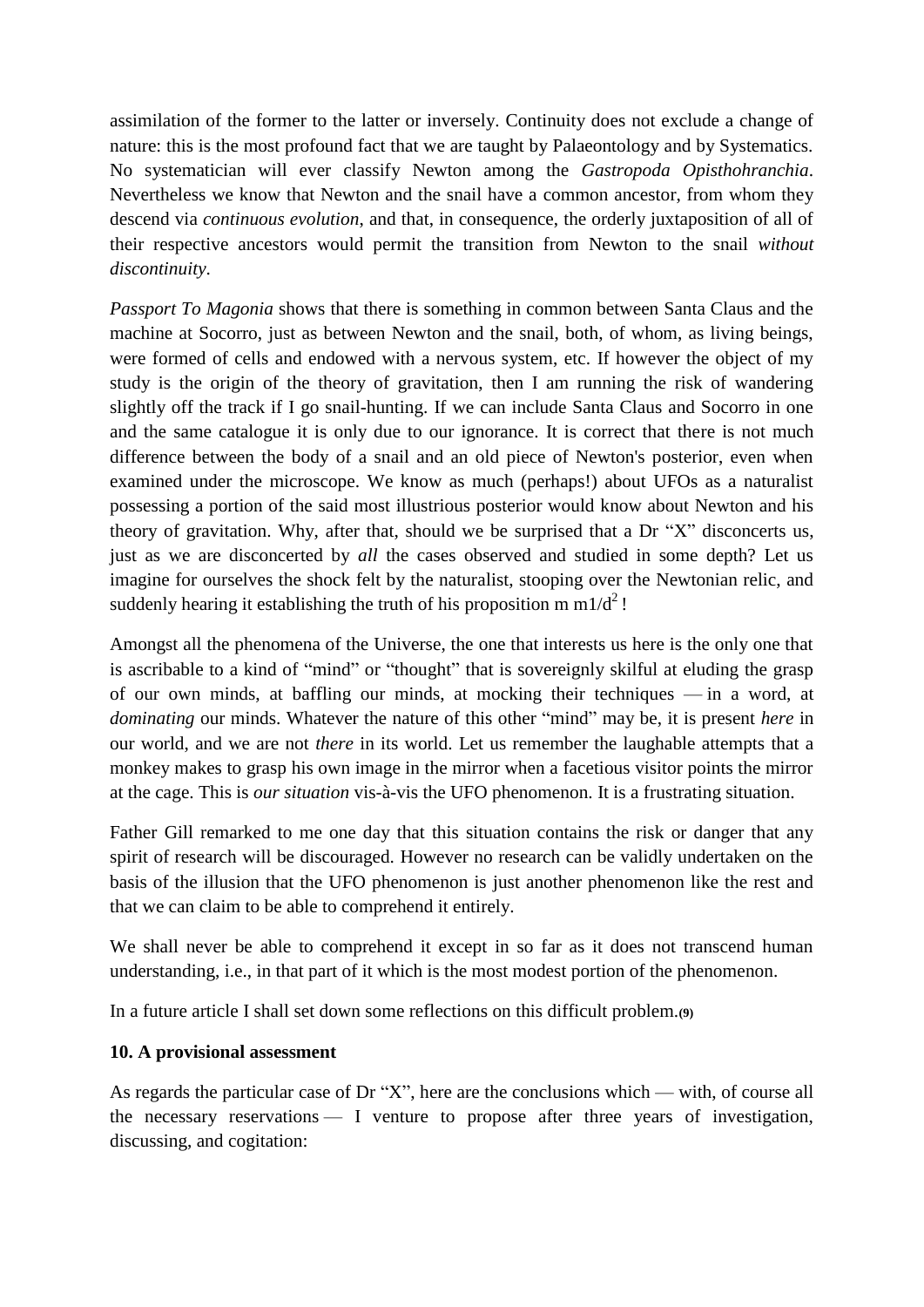**(i)** Even if we accept only the manifest evidence, that is to say the verifiable portion of this case-history, my opinion is that it reveals the intervention of some kind of "mind" or "thought" that is superior to all conscious human thought, and the intervention of a physical activity that man cannot equal.

**(ii)** If necessary, this intervention could perhaps be interpreted within the framework of Parapsychology in so far as Parapsychology can serve to interpret anything.

**(iii)** However, it seems that even the supposedly parapsychological phenomena recorded in this case must relate to, and have their origins in, the general framework of Ufology.

**(iv)** If this is so, then the case of Dr "X" would show that the "mind" or "thought" responsible for UFO phenomena possesses a direct knowledge of the minds of men (or at any rate of the minds of the witnesses) and that it can operate at a distance on the human mind, as well as on the human body; numerous confirmations of this will of course be needed.

**(v)** The absurdities noted in the behaviour of Dr "X" show that, even when backed by the entire goodwill of the witnesses, we must not rely on either the explanations or the opinions or the feelings of the latter for the furtherance of our knowledge of the phenomenon, but we must rely solely on critical study of all the details of the case. The witnesses (who are probably not witnesses by any chance or accident) must be respected. All that they do and say must be recorded with respect. These records and observations must then be treated with the same methods and the same critical caution as one would apply to any other experimental material.

It goes without saying that all this has to be understood on one definite condition: namely that the part of man that is most capable of getting to the bottom of the facts of the UFO phenomenon is man's rational intelligence. Is such however the case? Or should the UFO situation be approached in a religious spirit and seen as an intervention into the destiny of man and of his backward little planet? But that is another story.

\*\*\*\*\*

#### **Translation by Gordon Creighton.**

\*\*\*\*\*

#### **Notes**

**(1)** Bender, Hans: *The Rosenheim Poltergeist Case*. (Eleventh Annual Convention of the Parapsychological Association, Freiburg-im-Breisgau, September 5-7, 1968), p. 376.

**(2)** Karga, F., and Zicha, G.: *Physical Investigation of P-K Phenomena in Rosenheim* (ibidem, p. 384).

**(3)** Commandant de Gendarmerie Émile Tizané: *Sur la Piste de l'Homme Inconnu*. (Amyot Dumont, Paris, 1951.) Also *L'Hôte Inconnu dans le Crime sans Cause*. (Omnium Littéraire, Paris, 1962.)